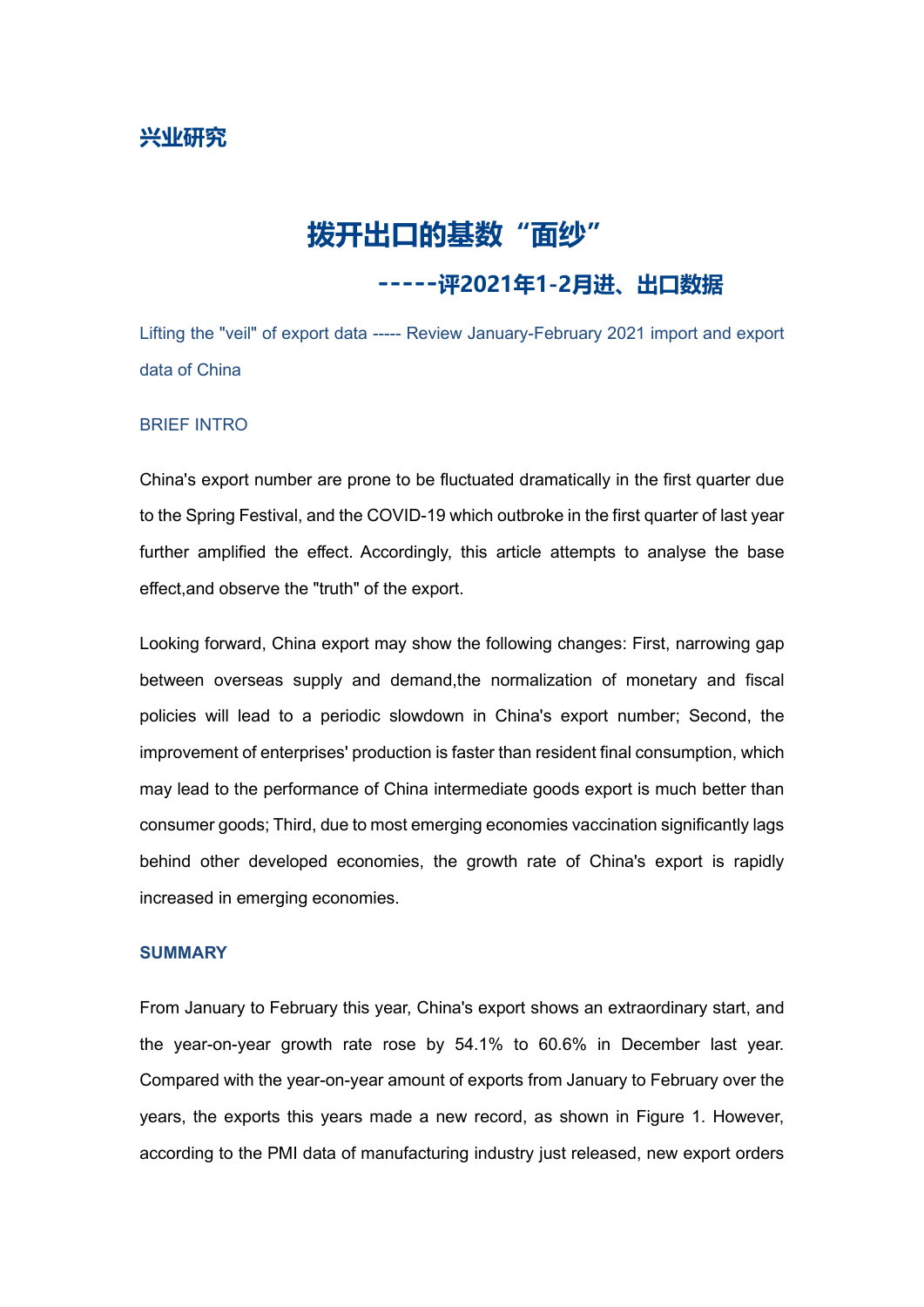have fallen since three months ago and fell below threshold in February, which deviated significantly from the year-on-year exports amount in the same period. (Chart 2). On the one hand, the year-on-year increase of exports indicates the "prosperity" of current exports; on the other hand, the continuous decline of new export orders indicates the "recession" of expected exports. Face to the imbalance between expectation and current situation, where are the China's exports heading? To better answer this issue, we need to analyse the circumstance, after eliminating the base effect, to explore the truth of China's export.

#### 摘要

受春节扰动,我国出口读数在第一季度所在月份易出现跳变,而爆发于去 年第一季度的新冠疫情进一步放大了这一效应。据此,本文试图剥离基数效应 观察出口读数的"真相"。

#### 结果显示:

第一, 剔除基数效应后, 我国出口通常在第一季度呈季节性回落, 2021年 1-2月的出口读数符合这一规律;第二,剔除基数效应后,2021年1-2月出口读 数降幅超季节性,其中对美国、欧盟降幅尤为明显。剔除基数效应后的出口读 数走低与近期新出口订单连续下滑相一致,但走势却与海外经济复苏出现了背 离。由此说明,海外经济体生产修复快于需求,供需缺口收窄进而带动剔除基 数效应后的出口增速超季节性下滑。

展望未来,我国出口或呈现以下变化:第一,海外供需缺口收窄及货币财 政政策正常化,带动我国出口读数阶段性放缓;第二,企业生产改善快于居民 终端消费, 或导致我国中间品出口表现好干消费品; 第三, 发达经济体疫苗接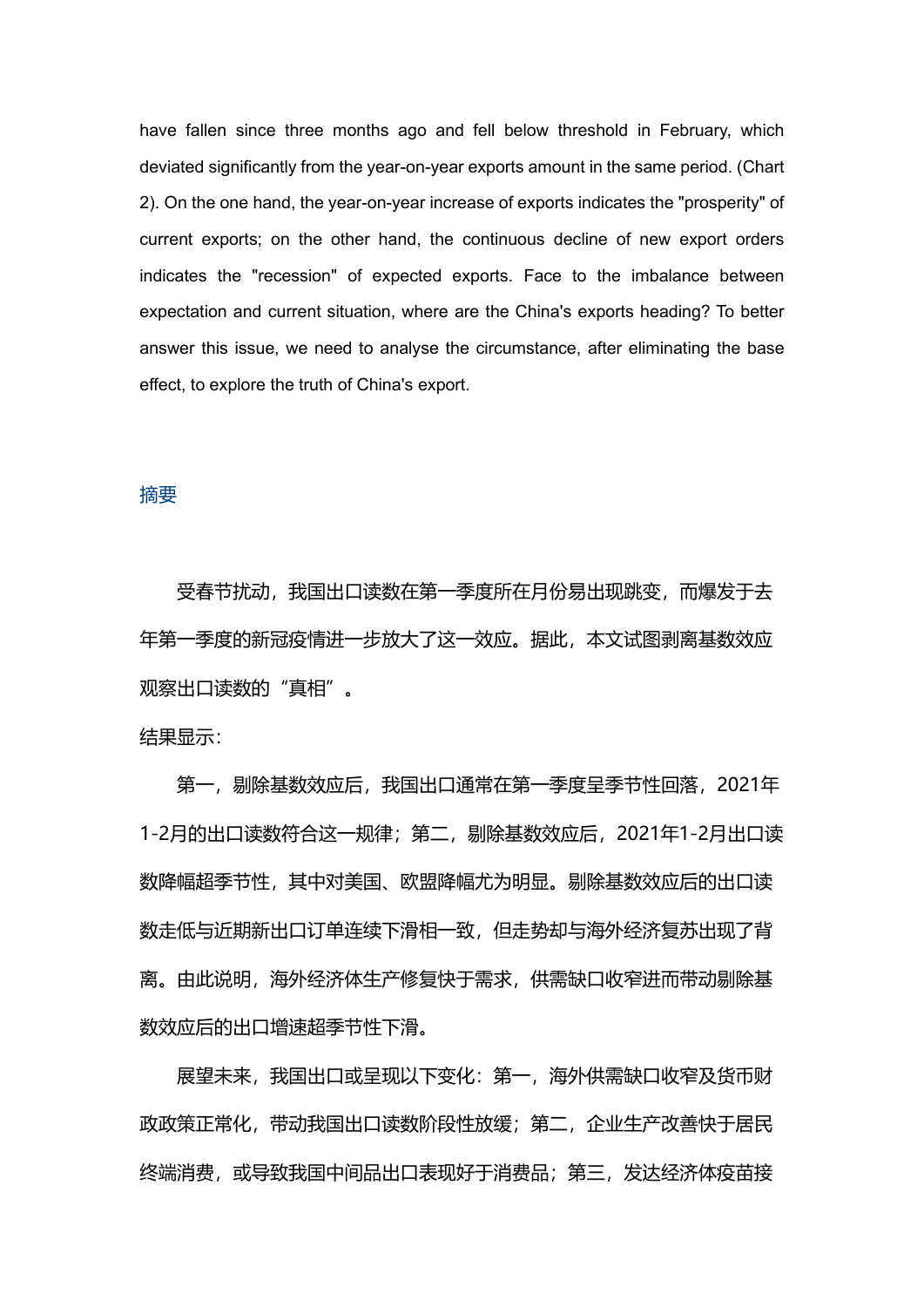种速度快于新兴经济体,我国对新兴经济体出口增速表现好于发达经济体。

关键词:进出口

事件:

以美元计价,中国1-2月份出口同比60.6%,前值18.0%,市场预期40%,我 们的预期值为50.0%;进口同比22.2%,前值6.5%,市场预期16.0%,我们的预 期值15.0%。贸易顺差1032.5亿美元,前值781.7亿美元,市场预期590.0亿美 元,我们的预期值936.5亿美元

评论:

#### 一、 拨开基数的面纱看出口现状

1-2 月, 我国出口喜迎"开门红", 同比增速去年 12 月回升 54.1 个百分点至 60.6%。与历年 1-2 月出口同比读数相比,今年出口同比读数录得历年来的最高 值,参见图表 1。然而,近期公布的制造业 PMI 数据显示,新出口订单连续三个 月下滑且在 2 月降至荣枯线下,与同期出口同比读数显著背离,参见图表 2。一 边是出口同比读数的飙升,表征当下出口的"繁荣";另一边则是新出口订单连 续下滑,表征预期出口的"衰退"。面对预期与现实的冷热不均,我国出口将何 去何从?为回答这个问题,我们需厘清现实的真相,即剔除基数效应后,我国出 口的真相是什么?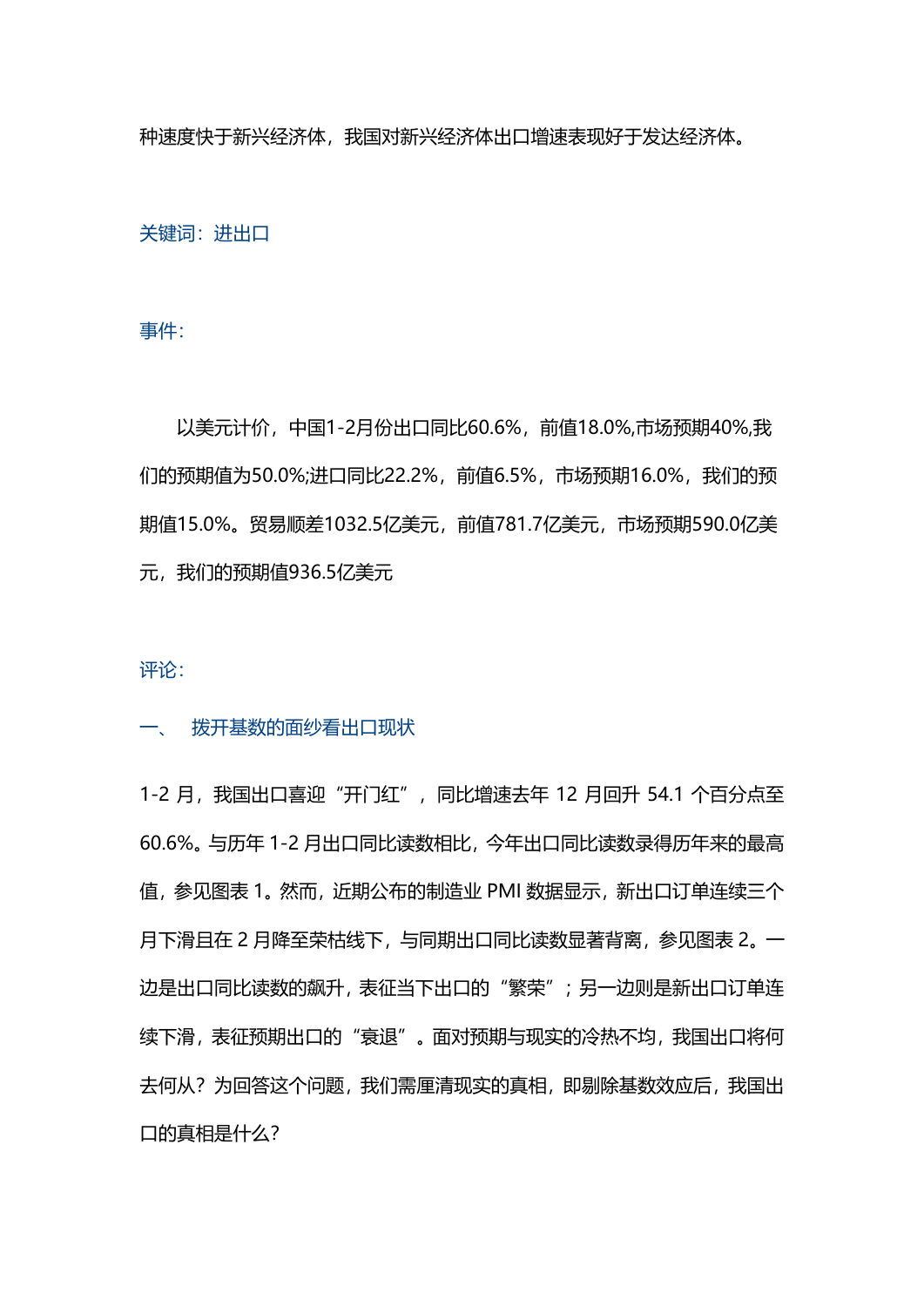



图表 1 历年 1-2月出口同比



一般而言,受春节错位影响,我国出口同比在第一季度所在月份易出现大 幅跳变。同时,新冠疫情在2020年第一季度大范围爆发,去年同期出口同比大 幅走低。从翘尾因素看,1-2月出口翘尾大幅走高,录得33.2%和250.7%,参 见图表3。从单月读数看,按美元计价,2月份我出口2048.5亿美元,增长 154.9%, 由此推算1月出口同比增速为24.8%。剔除基数效应, 出口同比涨幅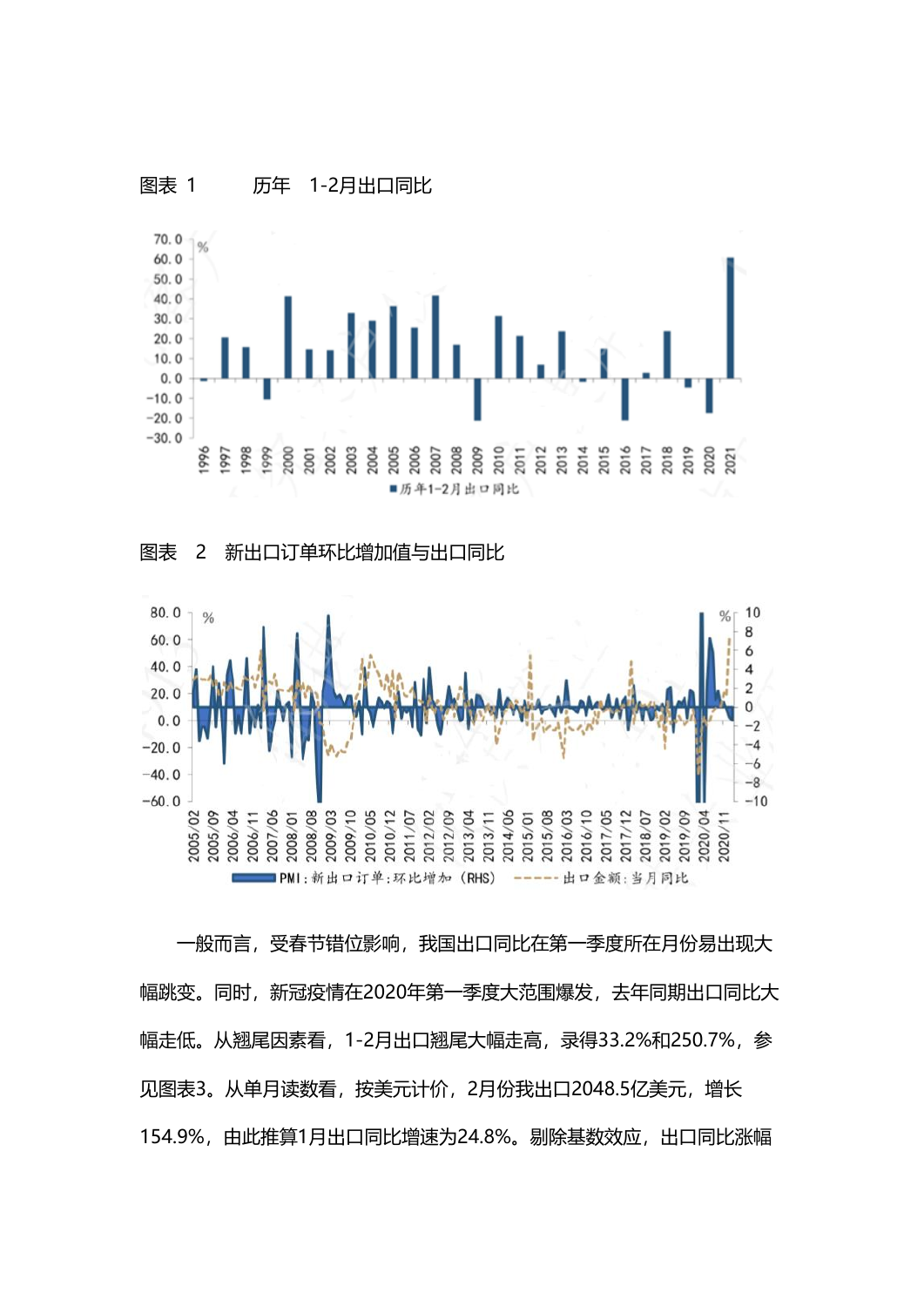分别为-8.4%和-95.8%,出口出现转弱迹象,参见图表3。



图表3 剔除基数效应后,出口读数现走弱迹象

分国别看,在低基数效应下,我国对美国、欧盟、东盟及日本等主要经济 体出口读数全面走高,分别对我国出口整体读数贡献14.6、10.7、7.6和2.7个 百分点,参见图表4。为剔除基数效应,我们需计算我国分国别出口单月数据。 在此,我们用历史1月和2月出口权重,推测1月和2月出口同比读数。1995- 2020年数据显示,1月出口占1-2月出口份额均值为55.8%,而2月出口占比则 为44.2%,参见图表5。计算结果显示,剔除基数效应后,我国对主要出口目的 地全面走弱且降幅超季节性,参见图表6。其中,对美国、欧盟出口降幅显著高 于日本。而此时,美国与欧盟经济却在强劲复苏中,2月美国和欧元区制造业 PMI分别录得60.8%和57.9%,升至89.3%和95.7%的历史分位数,参见图表 7。

图表4 分国别对我国整体出口读数的拉动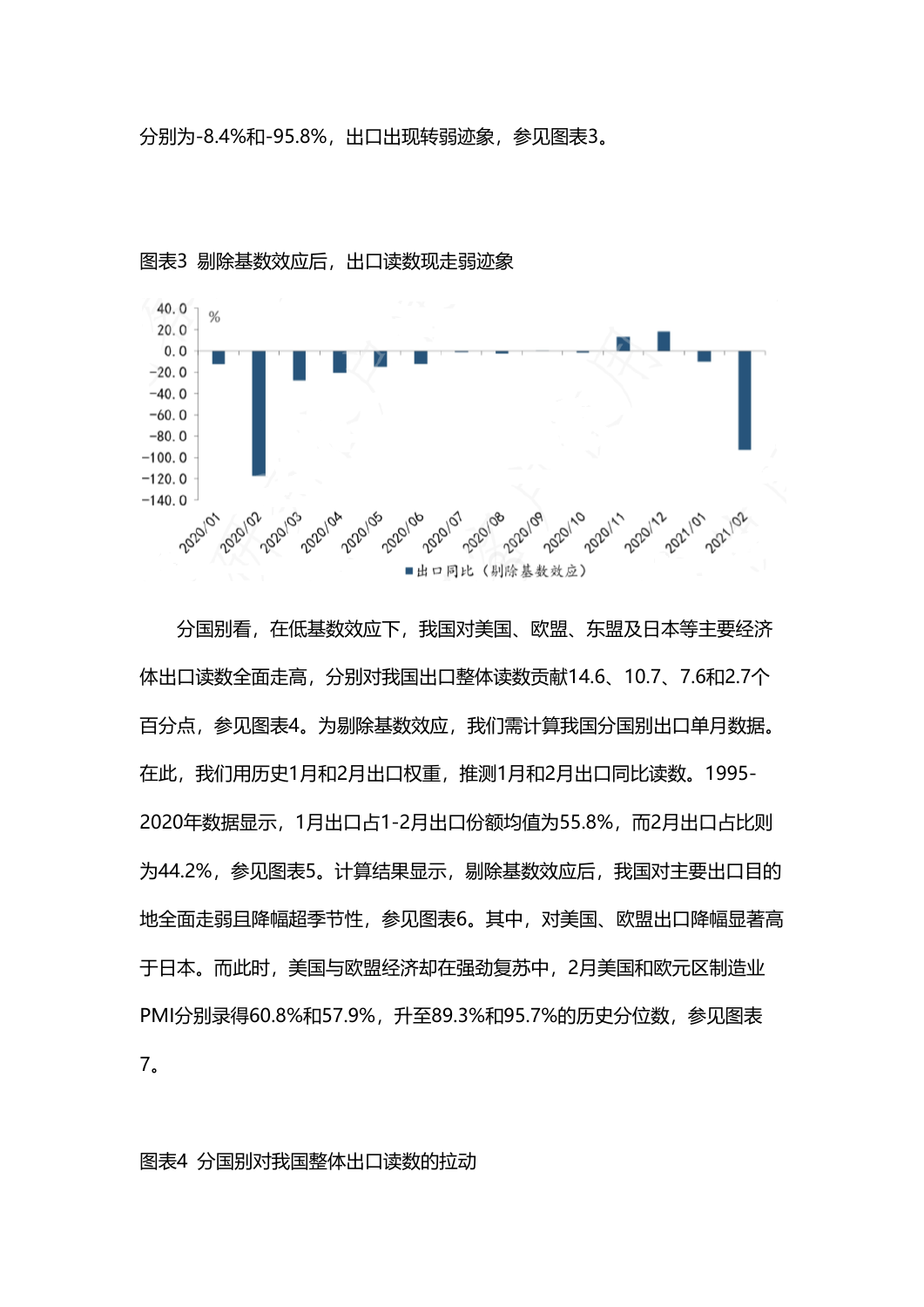





### 图表6 剔除基数效应后,我国对主要出口目的地出口同比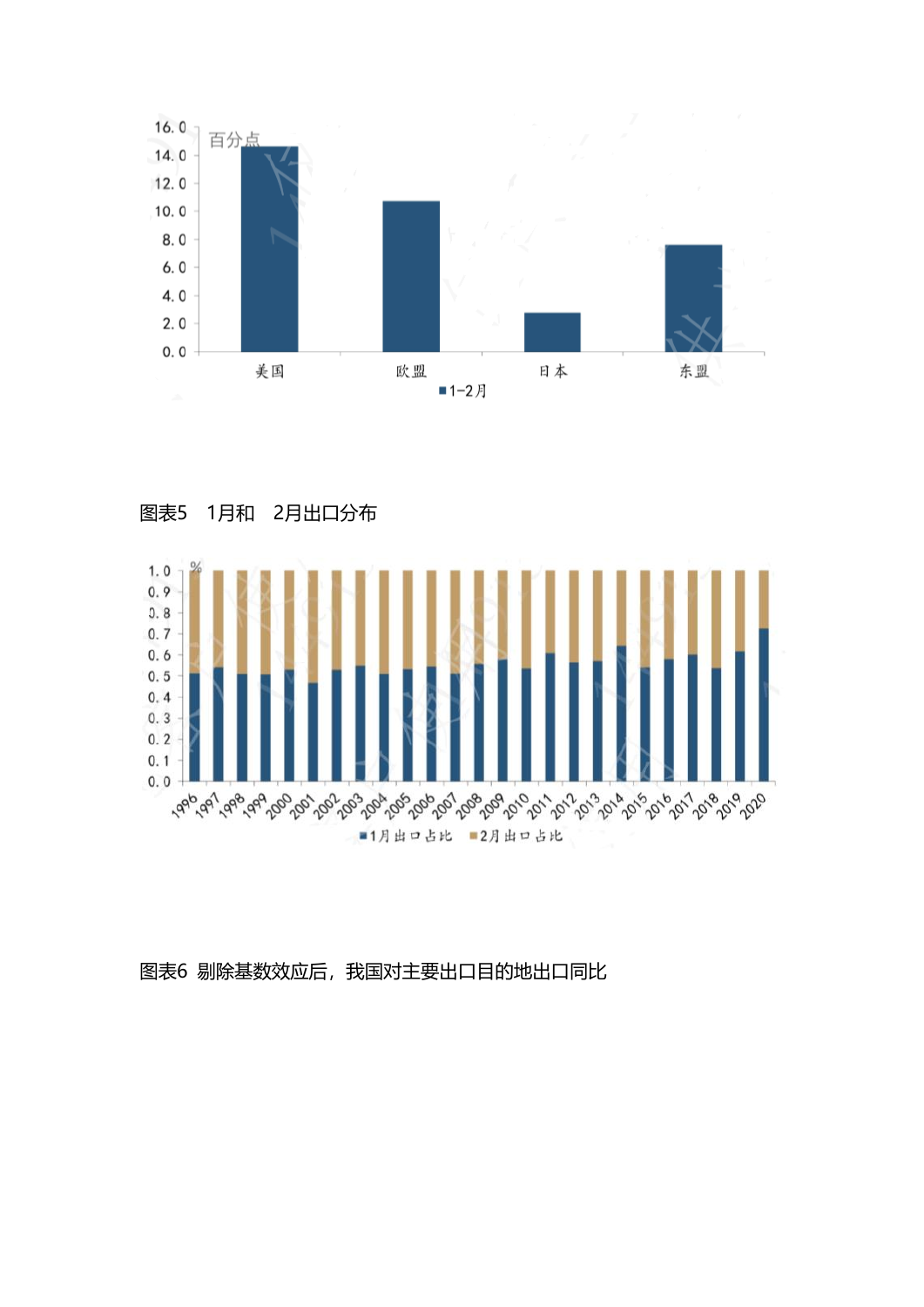



综上,一方面,剔除基数效应看,我国出口并未大幅跳升,反而出现了超 季节性下滑;另一方面,海外经济加速复苏,欧盟和美国制造业PMI升至90% 以上的历史分位数,外需不弱。出口的弱而外需的强或折射,海外生产复苏快 于需求,供需缺口下降正拖累我国出口。随着全球疫苗接种率上升,海外生产 提速。以制造业新订单与生产衡量的供需指标显示,海外生产加速修复带动供 需缺口指标下行,2月全球供需缺口收窄至-0.4%,与我国新出口订单走低相互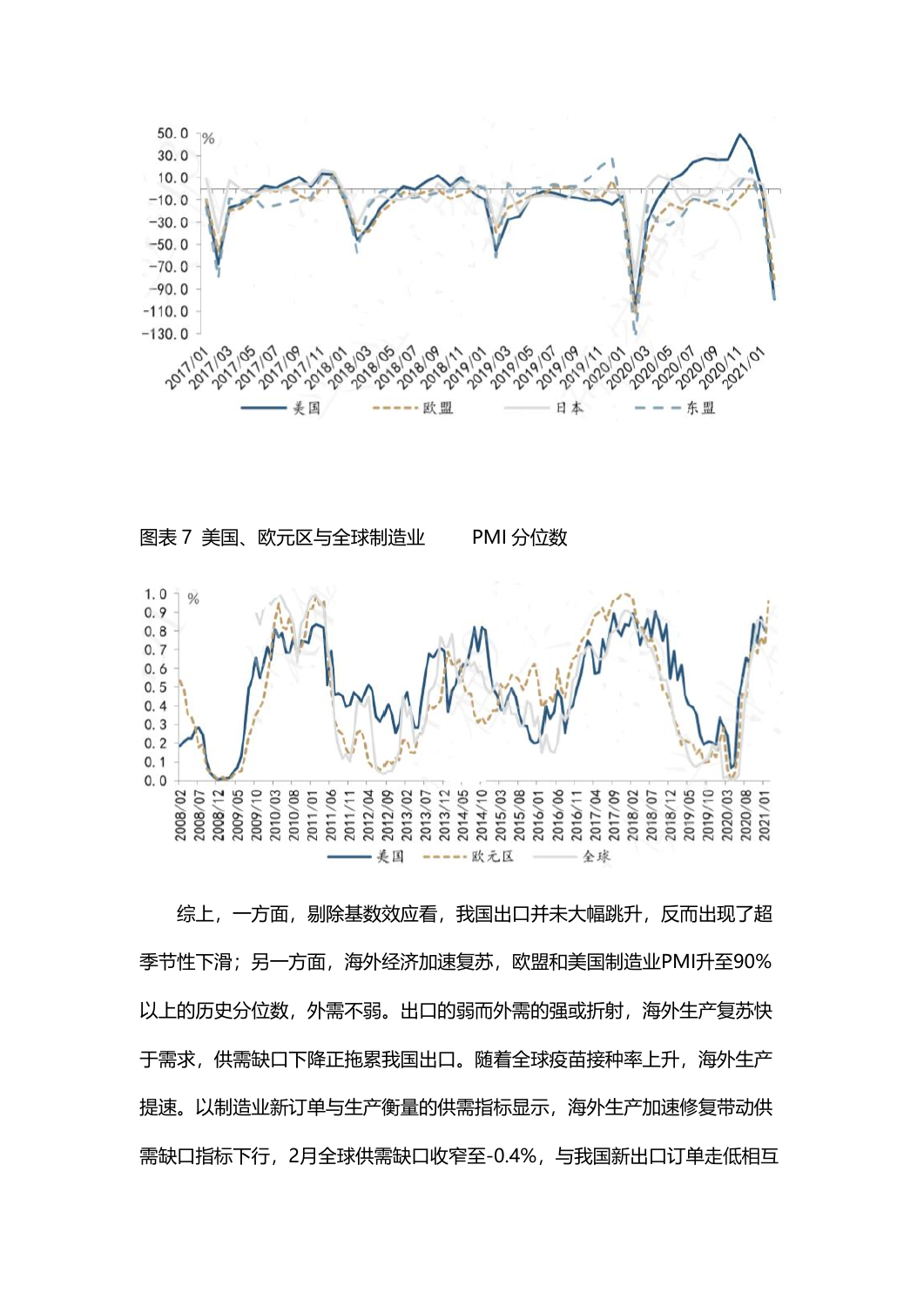#### 验证,参见

图表8。那么,在这种供需缺口收窄,我国新出口订单下滑的情况下,未来出口 将走向何方?

图表 8 新出口订单与全球供需缺口



#### 二、 拨开基数的面纱看出口未来

剔除基数效应,我国出口或呈下以下变化:

第一,从总量上看,与海外修复节奏相左,我国出口上升节奏放缓。全球 供需缺口扩大,继而导致出口需求向我国转移,是2020年出口超预期增长的主 要逻辑。而这种逻辑将在2021年出现反转:一方面,疫情对生产的约束下降, 海外生产复苏提速;另一方面,宽松货币政策和积极财政政策逐步正常化,或 使需求回升的速率放缓。在二者的共同作用下,全球供需缺口下降,带动我国 出口增速阶段性放缓。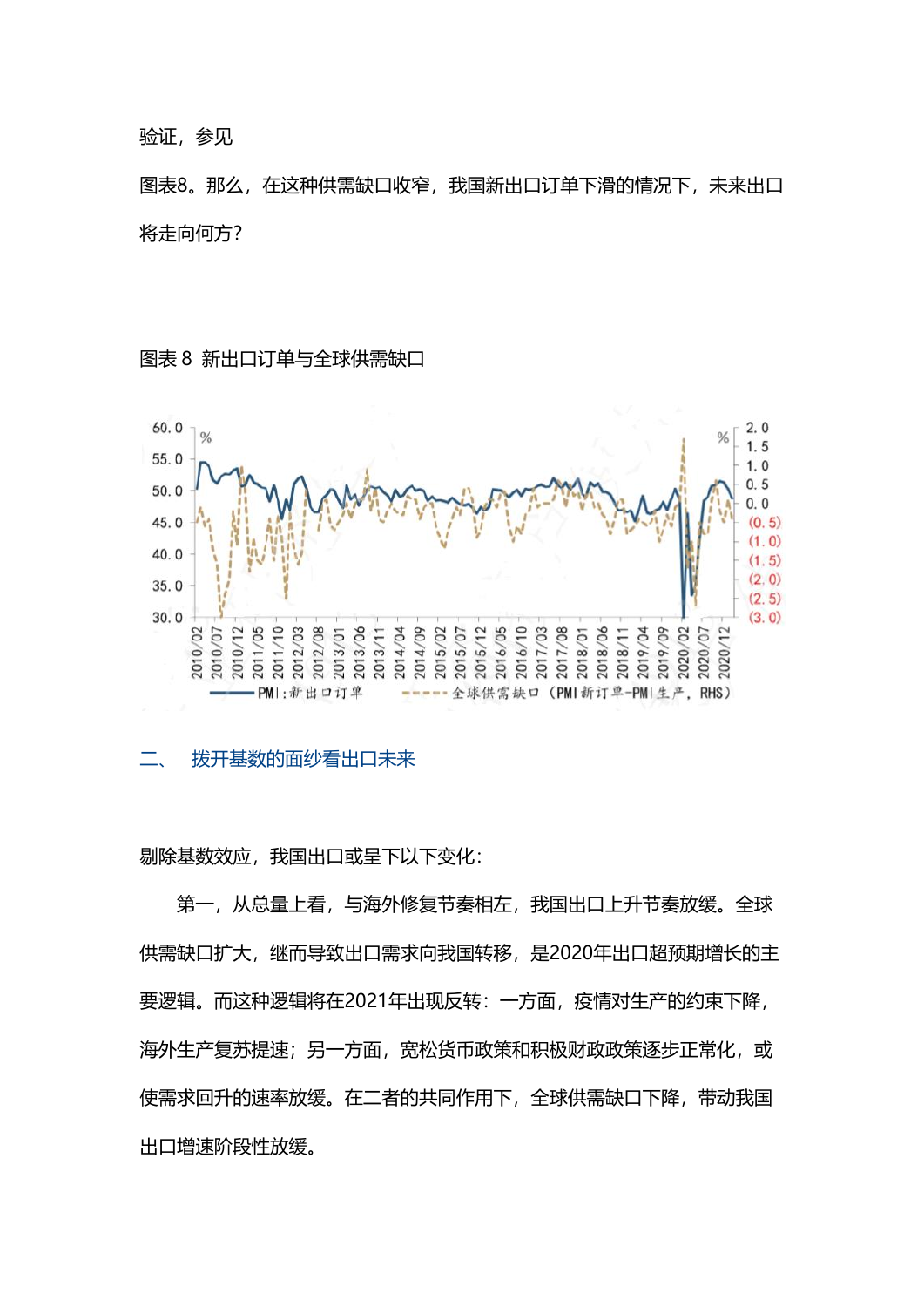第二,从产品结构看,中间品出口表现优于资本品、消费品。在海外生产 放缓而居民终端消费增长的背景下,2020年我国消费品和资本品出口表现好于 中间品。以美国为例,截至2021年2月22日,美联储、国会及特朗普、拜登政 府共计推出规模约为10.6万亿美元的救助计划,其中约有9510亿用于个人的现 金支持和失业补助。由此,2020年美国出现了经济萎缩而居民可支配收入上升 的"怪象"。表现在我国对美出口商品结构上,消费品、资本品出口增速明显 高于中间品,参见图表9。随着美国企业生产活动复苏,其对中间品的需求上升 或带动我国中间品出口增速改善;同时,以消费为代表的终端需求部分向国内 转移,我国对美国消费品出口上行动能减弱。





第三,从区域结构看,我国对新兴经济体出口表现或好于发达经济体。受 益于美国"放水"政策及中美第一阶段协议达成,2020年我国对美国出口占比 较2019年回升0.7个百分点至17.4%。展望2021年,美国"放水"难以维持